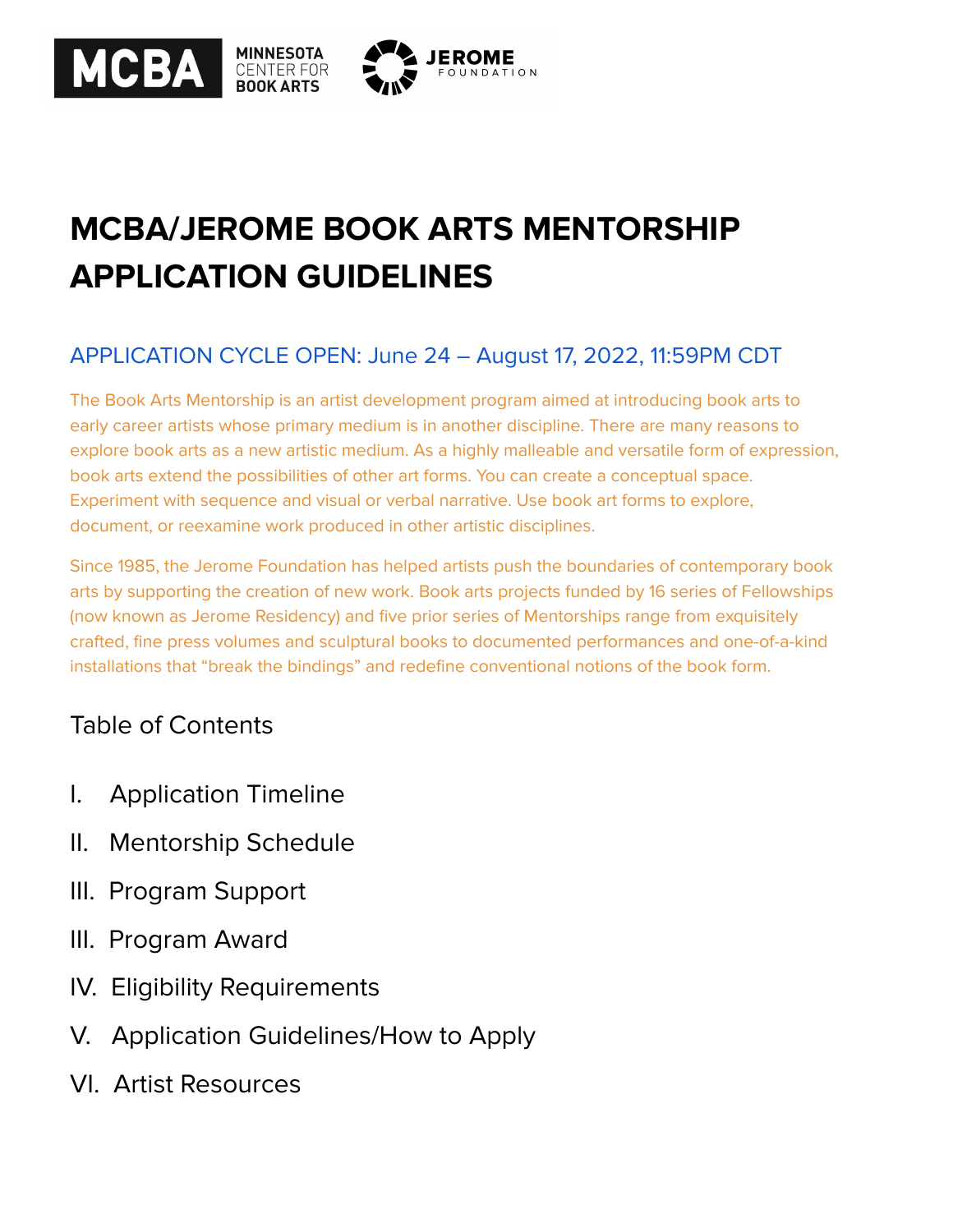# I. Application Timeline

The MCBA/Jerome Book Arts Mentorship Program deadline is Wednesday, August 17 at 11:59PM CDT. Applicants are welcome to schedule one-on-one meetings (virtually or over the phone) with Anika Schneider, Director of Exhibitions and Artist Programs, before submitting their applications online up until one week prior to the application deadline (August 10, 2022). Contact: aschneider@mnbookarts.org / 612.215.2525 to set up an appointment.

Friday, June 24, 2022 Applications open

Wednesday, July 14, 2022, 6PM CDT Information Session (Zoom)

Saturday, July 16, 2022, 12PM CDT Information Session (Zoom)

Wednesday, August 3, 2022, 6PM CDT Information Session (Zoom)

Wednesday, August 17, 2022, 11:59PM CDT **Applications due**

Tuesday, September 13, 2022 Recipients announced to public

Saturday, September 17, 2022, 10AM CDT Orientation at MCBA

September 17 , 2022 – November 9, 2023 Mentorship period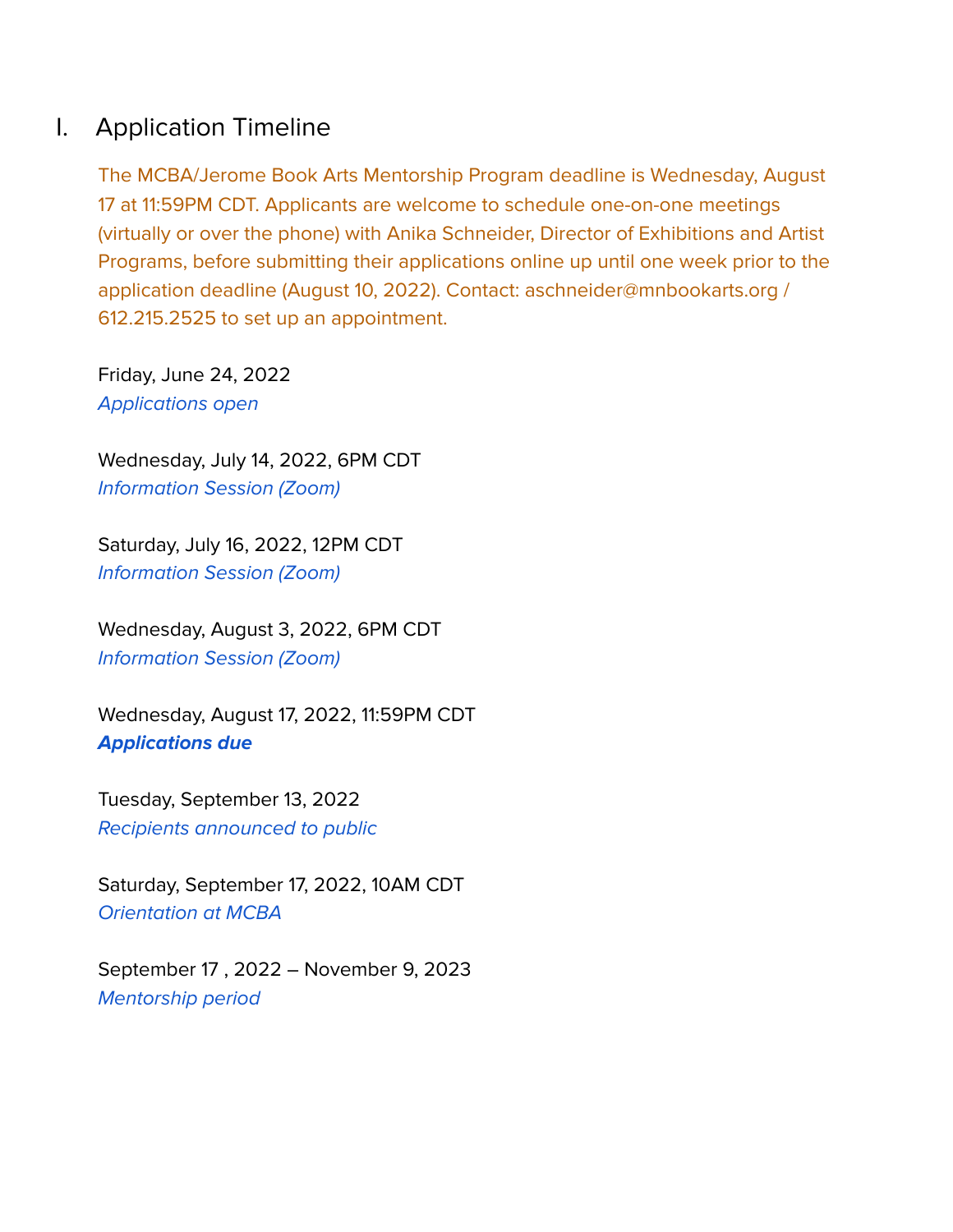# II. Mentorship Schedule

The MCBA/Jerome Book Arts Mentorship Program requires a yearlong commitment from September 17, 2022–November 9, 2023, plus time in January 2024 for deinstallation of artwork. Mentorship recipients must complete all of the following:

Saturday, September 17, 10am: Mandatory Orientation Meeting for Mentees in MCBA's Upper Level Classroom

Complete the following required workshops by end of year 2022 (workshops are offered Tuesday and Thursday evenings and Saturdays)

*Letterpress 1: Printing Basics (offered the following dates; pick one)* Saturday, October 15; 10am–4pm CT Saturday, November 12; 10am–4pm CT Saturday, December 10; 10am–4pm CT

*European Papermaking* Three consecutive evenings in the fall/winter of 2022 (9 hours)

*Bookbinding 1* Three consecutive Thursday evenings in the fall/winter 2022 (9 hours)

*Cutting Equipment Training* One Tuesday evening (1 hours)

*Paper Beater Training* One Tuesday evening (1.5 hours)

Saturday, December 3, 1pm: Field trip to book arts collection

Saturday, January 21, 1pm: Book Artist Studio field trip

Tuesday, January 28, 6pm: Mentee Group project planning meeting and Preliminary Project Outline Drafts **DUE** via email to aschneider@mnbookarts.org

Tuesday March 21, 6pm: Virtual Presentations meeting and rehearsal

Tuesday, March 28, 6pm: Mentee Virtual Presentations

Tuesday, June 5, 6pm: Mid-project check-in meeting with Anika and MCBA Executive Director Elysa Voshell, mid-program evaluations **DUE**

Friday, June 9: Final Project Plan **DUE** via email to aschneider@mnbookarts.org

Tuesday, September 5, 6pm: Exhibition planning meeting in Main Gallery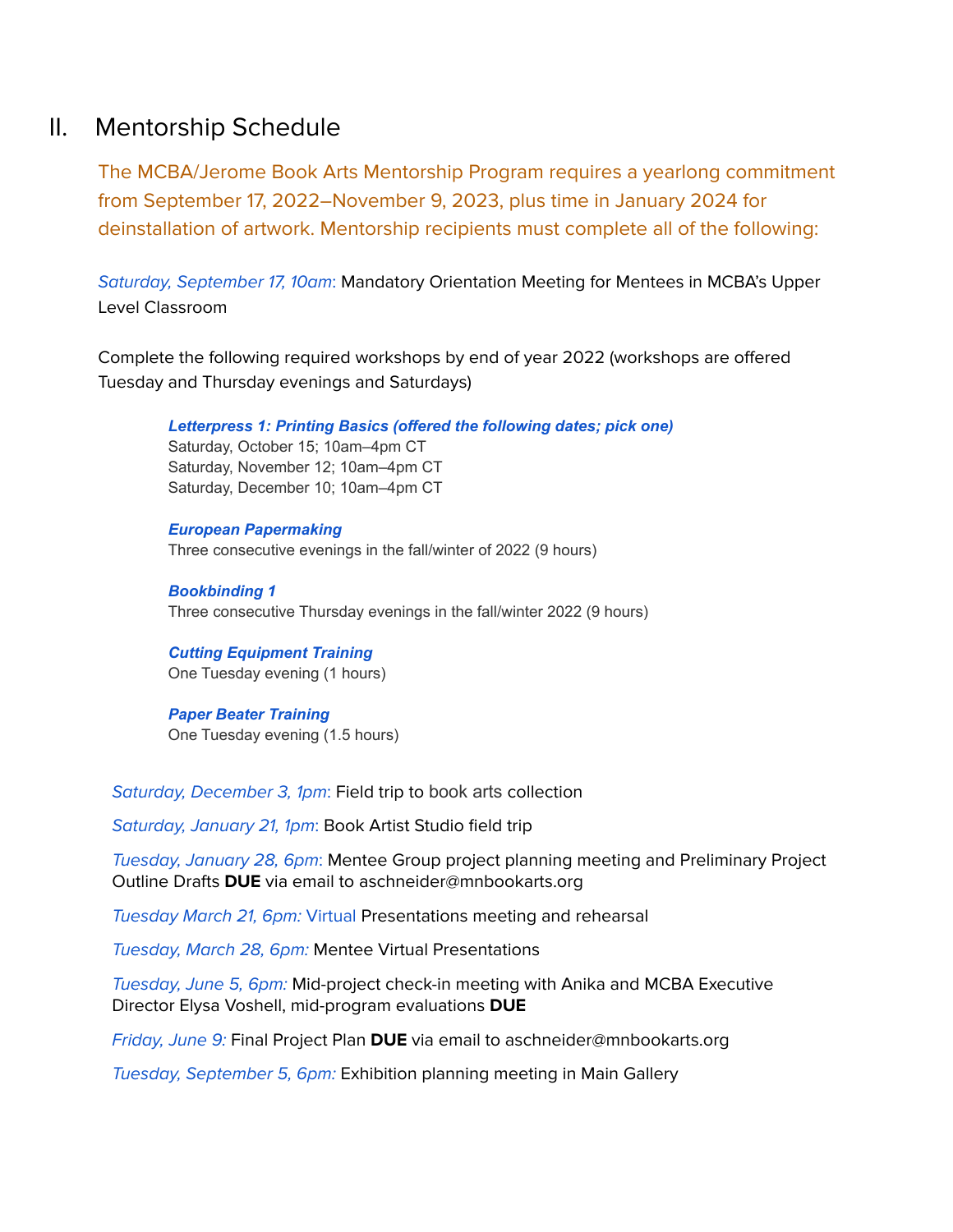Friday, October 6: Exhibition label info & Artist Statements **DUE** via email to aschneider@mnbookarts.org

Wednesday, November 1: Exhibition installation begins (schedule times with MCBA Staff)

Tuesday, November 7: Complete installation by 12 noon

Thursday, November 9: 6–8pm: Exhibition Opening Reception (please arrive by 5:30pm)

Tuesday, November 13, 6pm: Debrief: evaluation, keys & storage, new ways to be involved at **MCBA** 

Monday, January 15: Exhibition deinstallation begins (Times will be scheduled with MCBA Staff)

Exhibition dates: **Thursday, November 9, 2023–Saturday, January 13, 2024**

Deinstallation: Tuesday, January 16, 2024–Friday, January 19, 2024

# III. Program Support

The MCBA/Jerome Book Arts Mentorship, administered by Minnesota Center for Book Arts, is made possible by the generous support of the Jerome Foundation. MCBA and the Jerome Foundation encourage artists representing diverse backgrounds and experiences to apply.

### **About Minnesota Center for Book Arts (MCBA)**

Minnesota Center for Book Arts is a nonprofit visual arts organization that supports creative expression through traditional and contemporary book arts, including papermaking, bookbinding, letterpress printing, screenprinting, and related art forms. Our mission is to ignite artistic practice, inspire learning, and foster diverse creative communities through the book arts.

We do this by creating access to specialized book arts tools, equipment, and knowledge; supporting interdisciplinary artistic development; expanding opportunities for people who have been historically underrepresented in the field; and presenting exhibitions and educational programs that create connections around the art of the book, promote innovation, and advance the future of the field.

### **About the Jerome Foundation**

The Jerome Foundation, created by artist and philanthropist [Jerome](https://www.jeromefdn.org/our-founder) Hill (1905–1972), seeks to contribute to a dynamic and evolving culture by supporting the creation, development, and production of new works by early career artists. The Foundation makes grants to early career artists and those nonprofit arts organizations that serve them in the state of Minnesota and the five boroughs of New York City. The Foundation's highest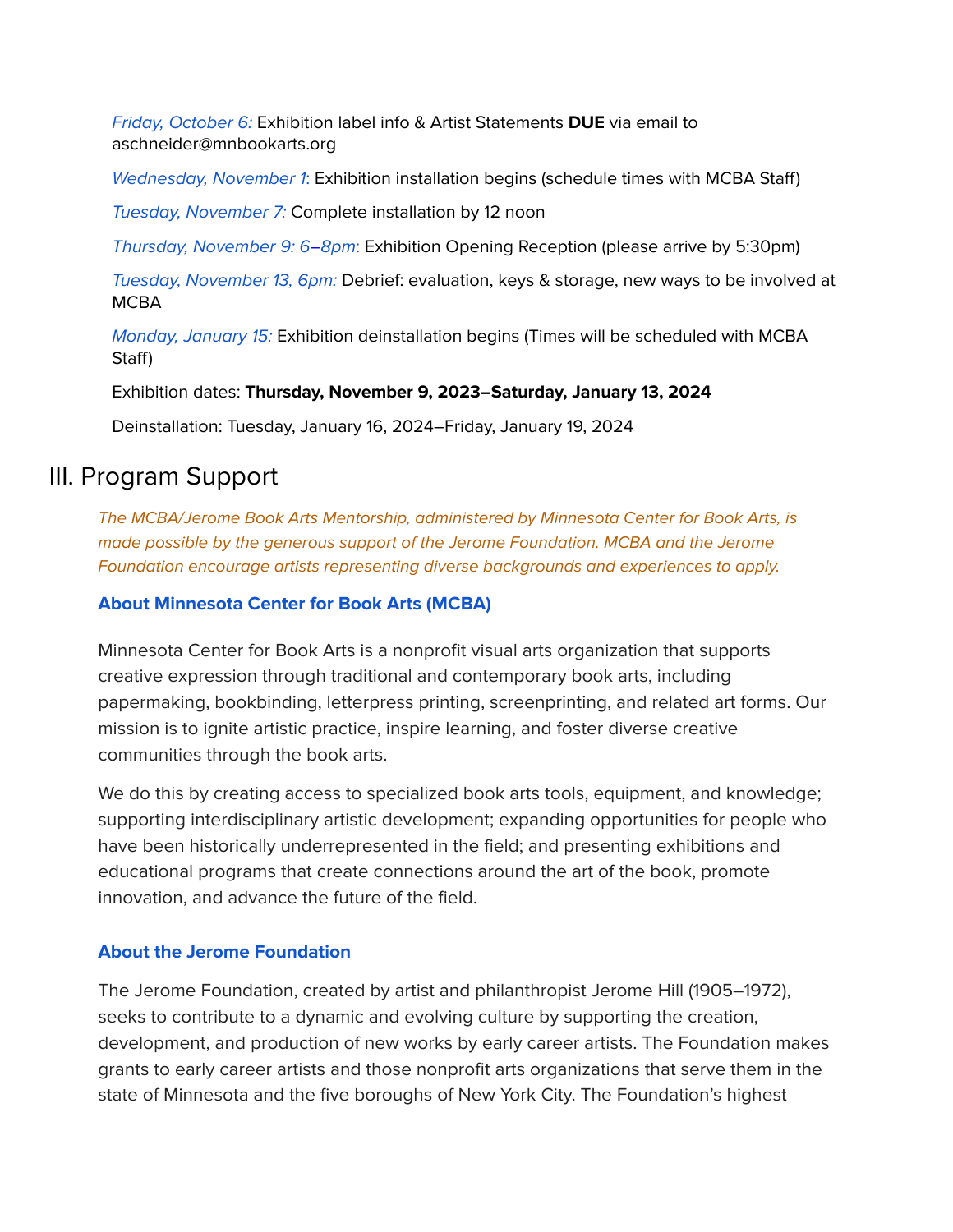priority is to support artists early in their careers who create work that is and/or has the potential to be:

**Compelling -** offering distinctive vision and authentic voice.

**Deeply considered, imaginative, and executed -** working with attention to craft and with technical proficiency, providing artistic experiences that communicate unique perspectives and invite viewers to question, discover, and explore new ideas in new ways.

**Innovative and risk-taking -** engaging, questioning, challenging or re-imagining conventional artistic forms. Innovation and risk-taking are Jerome Foundation values that reflect the foundation's interest in supporting artists from diverse backgrounds and experiences who are expanding ways of working, asking questions, and inspiring new ways of imagining.

# III. Program Award

During the program, three artists (or collaborative groups) will receive:

- \$2,000 award for the purchase of materials and to supplement other project costs (subject to state and federal income tax guidelines)
- Basic book arts training at MCBA through required workshops and trainings in letterpress, bookbinding, and papermaking
- An educational stipend of \$1,250 to be used for required workshops and trainings as well as additional workshops or private tutorials to gain skills to complete the project
- 24/7 access to MCBA's bookbinding, printing, and papermaking studios for 10 months
- The ability to receive mentorship support from MCBA staff through project meetings
- One field trip to a local collection and one to a local book artist's studio
- Recognition through a culminating public exhibition in MCBA's main gallery.
- Professional documentation of exhibition
- One-year MCBA membership (10% discount on all workshop tuition, 10% discount at The Shop at MCBA, and invitations to exhibition openings and special events)

# **MCBA's Studios and Equipment:**

MCBA is a 12,000-square-foot space with two galleries, a Shop, library, state-of-the-art equipment, and specialized studios, including: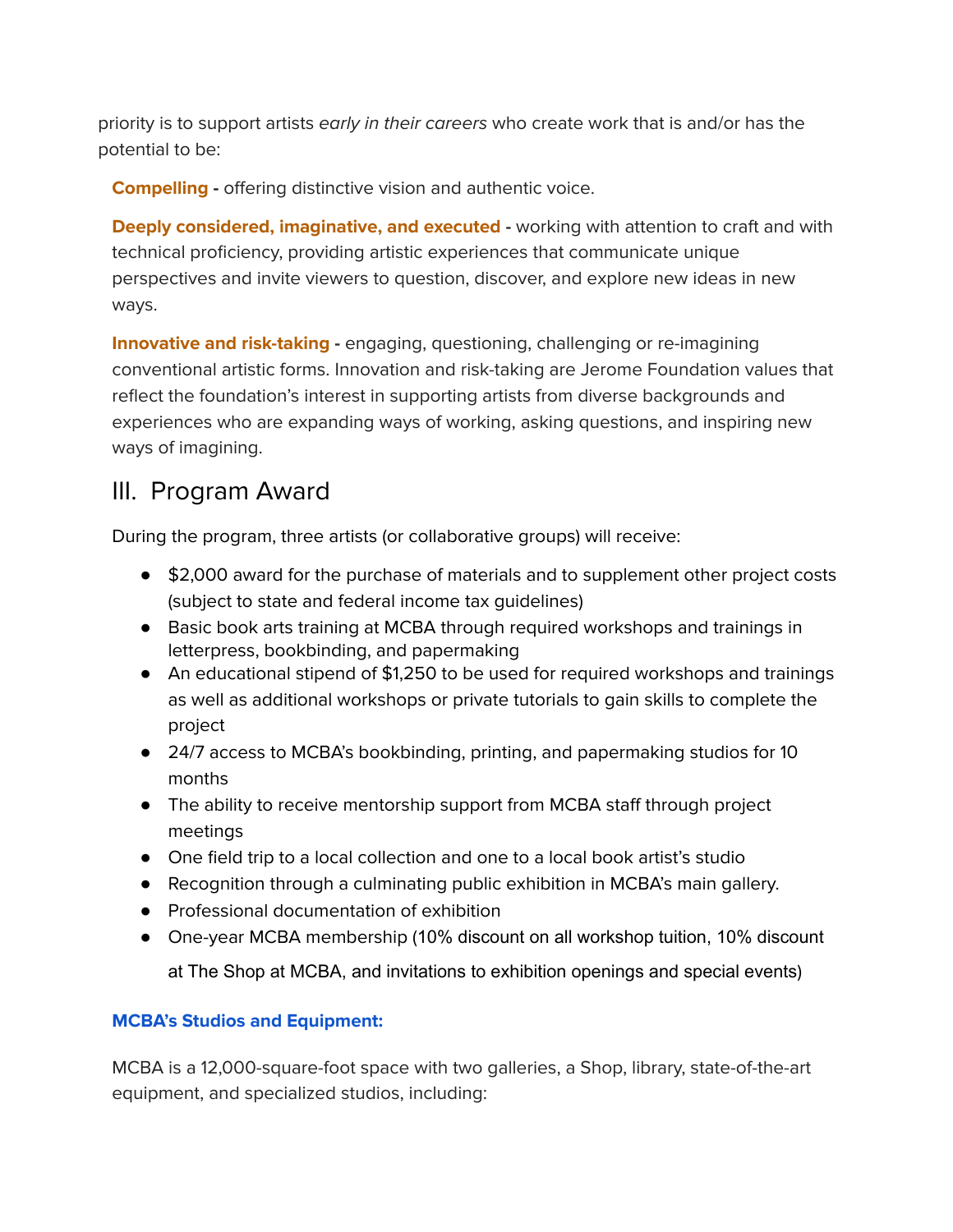**Letterpress Printing Studio** with eight Vandercook Presses, iron hand presses, platen presses, an etching press, Showcard sign press, light table, polymer platemaker, solvents, rags, and gloves. MCBA has a large type library with wood and metal type.

**Bindery** with board shears, guillotine paper cutter, foil presses, paper drill, book cradles, sewing frames, backing press, nipping presses, spiral binder, and hand tools.

**Screen Printing** area with a darkroom, power washer, light tables for exposing screens, squeegees, and screen printing tables.

**Papermaking Studios** with hydraulic press, restraint dryer, one-pound Valley beater, two-pound Reina beater, cook tops, felts, moulds, and deckles.

**Equipment:** MCBA also has equipment for traditional paper marbling, suminagashi, wood engraving, calligraphy, leather tooling, and alternative photography techniques.

# IV. Eligibility Requirements

The intent of this program is to support **early career artists** living and working in **Minnesota** by expanding the possibilities of their practice through book arts.

## **Artists who are eligible for this program:**

- Literary arts (poetry, spoken word, fiction, creative nonfiction)
- Visual arts (drawing, painting, photography, sculpture, mixed media, new media)
- Music (composing)
- Film / video (filmmakers, animation)
- Theater (playwriting)
- Dance (choreography)

This is not an exhaustive list of creative disciplines eligible. Other creative generators are welcomed and encouraged to apply.

The Jerome Foundation does not support musicians, actors, dancers, journalists, designers, or architects. The focus of the Jerome Foundation's support is for creators (generators) of new work versus the interpreters/performers of artistic work. In film and video, the director is the generative artist, therefore directors in film and video are supported, but not in theater or music.

● **Early career artists** are in the early stages of their creative development with 2–10 years of generative experience, and have a focused direction and goals, even while still developing their artistic "voice". They have yet to be substantially celebrated within their field, the media, funding circles, or the public at large. Early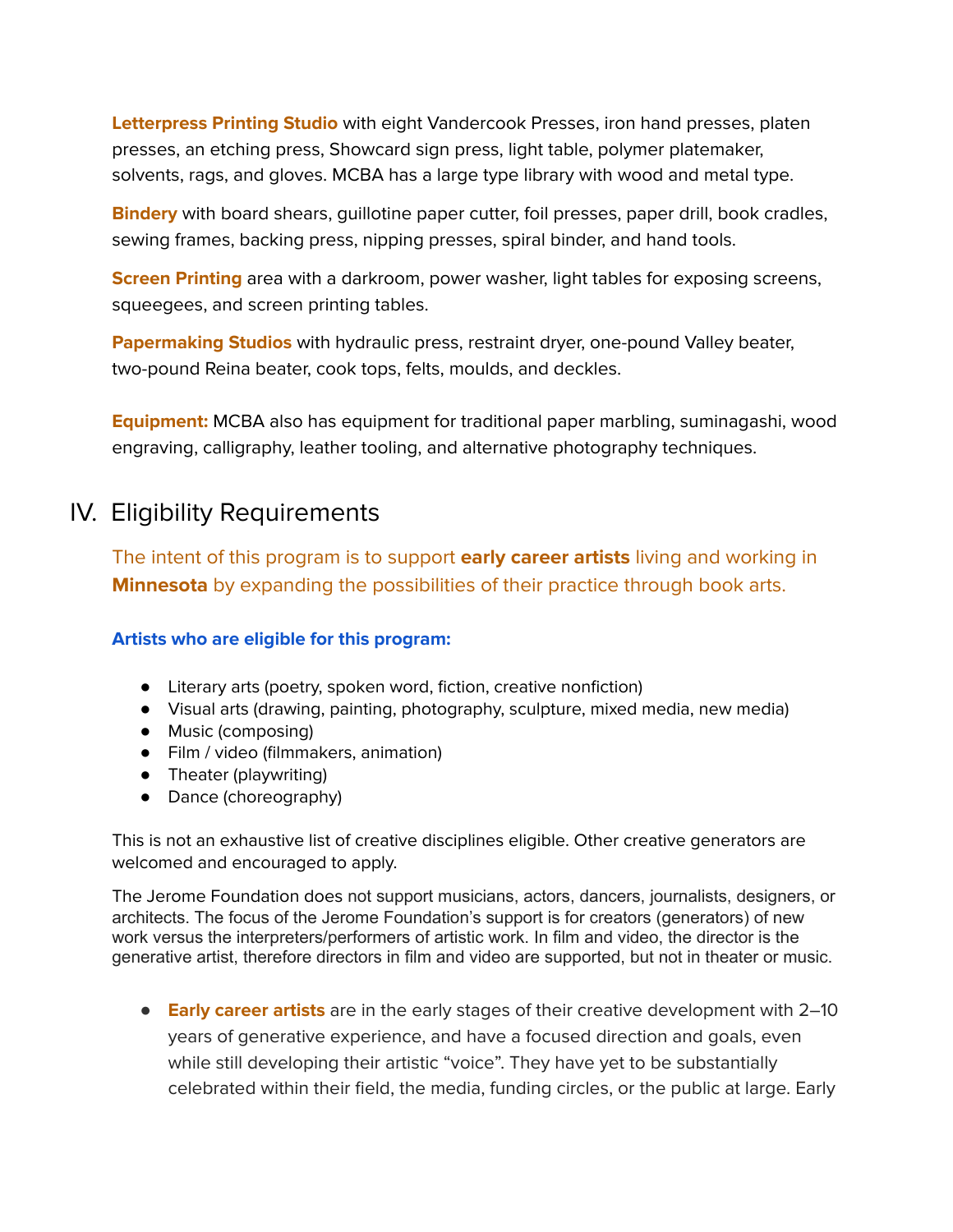career artists are vocational (as opposed to avocational, academic, amateur, or educational) artists. For more information about the Jerome Foundation's definition of early career artist, visit: <https://www.jeromefdn.org/defining-early-career-emerging-artists>

- Artists who have lived in **Minnesota** for at least one year prior to the Mentorship deadline (August 17, 2021).
- Artists who are **available to participate in all aspects of the program**.

### **Artists are not eligible for this residency if they are:**

- A degree seeking full-time/part-time student
- A staff or board member of MCBA/Jerome Foundation
- A prior recipient of any McKnight Fellowship
- A prior recipient of the MCBA/Jerome Book Arts Fellowship/Residency or Mentorship.

# V. Application Guidelines/How to Apply

An independent jury with diverse backgrounds and perspectives, who are professionals in the field, will select three artists (or collaborative teams) based on quality of image samples and proposed projects, the Jerome Foundation's values, and eligibility.

Applications are submitted through the online platform **Submittable**. There is a link to the application located on the Jerome Mentorship page of MCBA's website. If you do not already have a Submittable account, you will create a new one. You can "Save As Draft" and return to the application site until you complete your submission and click "Submit" (once you submit you will no longer be able to make any changes to your submission). After you have logged into your account or created a new one, you can fill out the application form and upload the following materials:

### **FILE UPLOADS SECTION:**

**Image samples:** Upload images in the order you would like them to be viewed. You may include full and detail shots, but each file counts as one of the ten total images. Each juror reviews applications individually, one image at a time, on a personal computer monitor. Please do not include your name on any images (artist signature on the work is acceptable).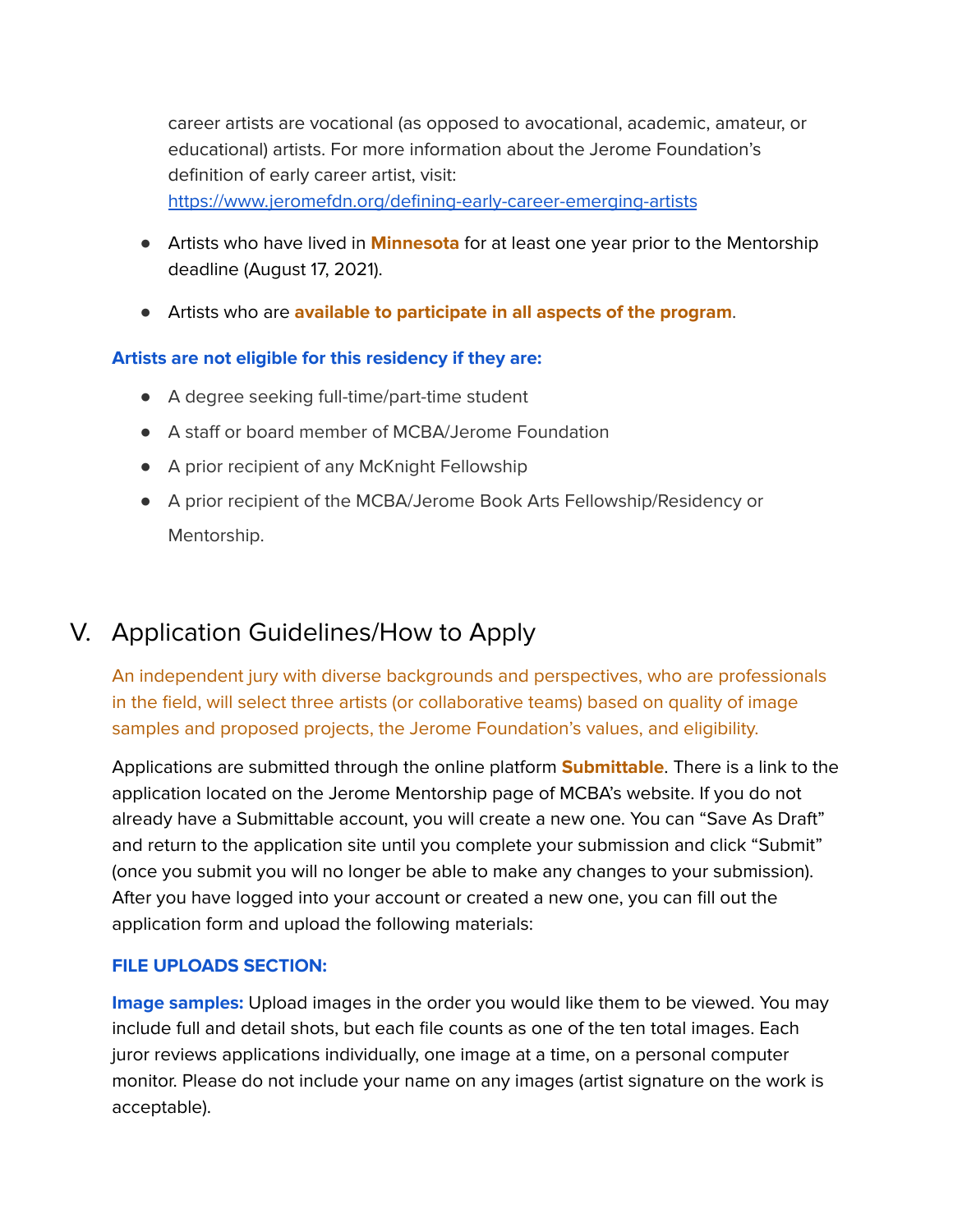You may upload up to ten (10) samples of your work. Samples should accurately reflect your current work.

Each file must be under 5MB in size.

Please name and upload each file in the order you wish them to be viewed.

Label each artwork: Image\_1\_Titleofartwork (Example: Image\_1\_Waterfall.jpg, Image\_2\_Moon.jpg)

### **Video:**

If desired, video or audio files may be substituted in place of images. Video or audio files cannot exceed a total of 10 minutes.

A maximum of ten (10) work samples may be submitted, regardless of whether they are image files, audio/video links, or a combination of both.

**Written Samples:** Applicants may include up to 6 pages of written work samples. Can not exceed 10 work samples total.

**Image Description List:** Applicants must include an Image Description List that corresponds to the images/video/pdf included in the application. Include Title of Artwork, Medium, Date created, and Size. Please do not include your name on your Image Description List.

**Artist Resume:** List your artistic accomplishments to date. Please do not include your name on your resume. If your name is the title of an exhibition, publication, or other, replace it with "Artist's Name". **2 pages maximum**.

**Letter of Intent:** Explain how the Jerome Mentorship at Minnesota Center for Book Arts will benefit your artistic development (no more than 500 words).

**Artist Statement:** Articulate past themes in your work, creative methods, and directions for future work (no more than 500 words).

**Proof of MN Residency:** Please include one of the following: Driver's license, MN ID card, tribal ID, lease with name on it, utility bill with name/address listed and dated at or before August 2021.

**Applying as a Collaborative Team:** If you are applying as a collaborative team, make sure each artist involved meets the eligibility requirements. The images you submit should be of work created by the collaborative, not by the artists individually. Please include one resume for the collaborative, plus one resume for each of its members, in a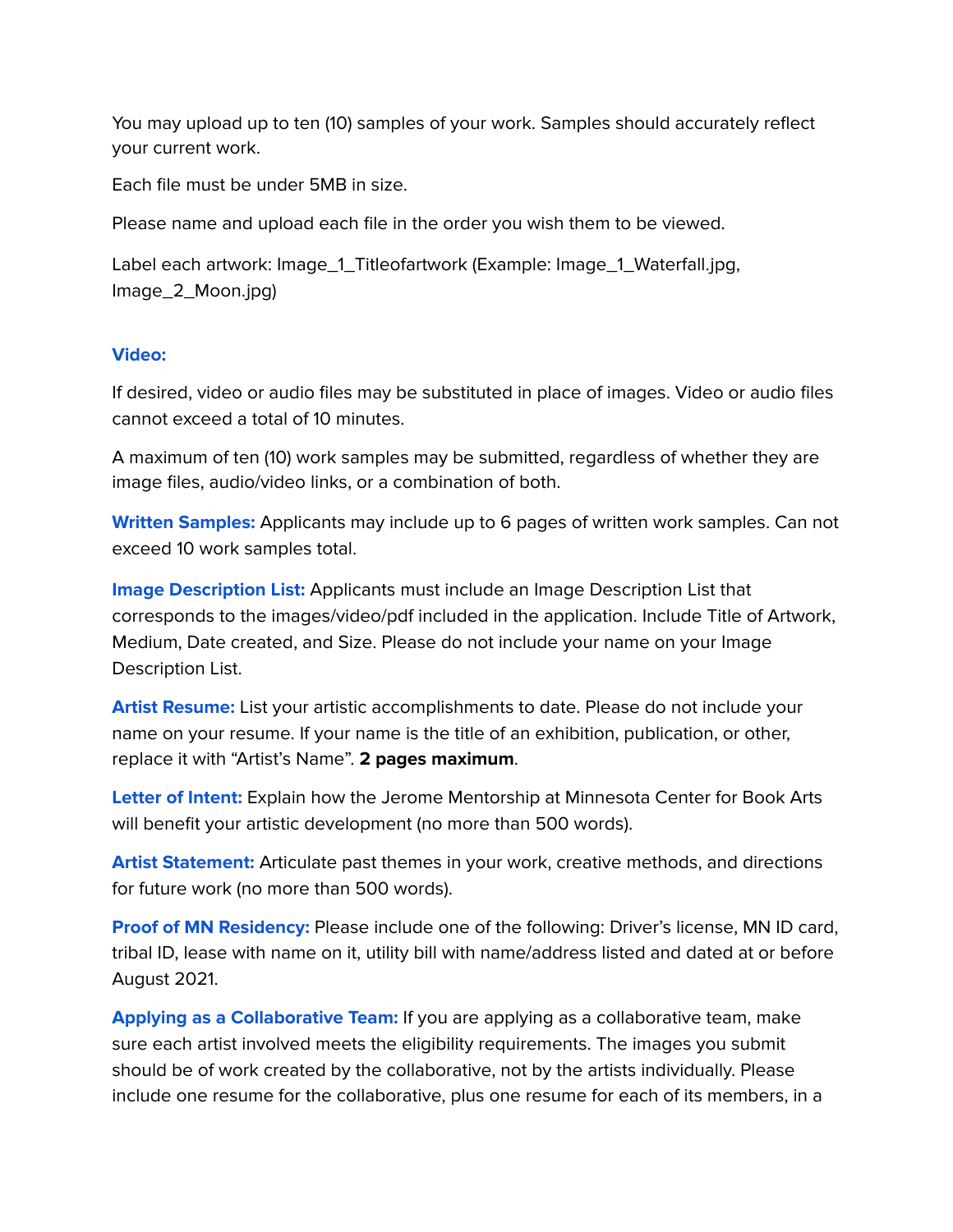single multi-page document. Do not use your names; rather, distinguish between the resumes by using generic titles, such as, "Artists A and B," "Artist A," and "Artist B."

# VI. Artist Resources

**MCBA:** Applicants are welcome to schedule one-on-one meetings (virtually or over the phone) with MCBA before submitting their applications online up until one week prior to the application deadline (August 10, 2022). Contact: aschneider@mnbookarts.org / 612.215.2525 to set up an appointment.

**Springboard for the Arts:** We highly recommend utilizing Springboard for the Arts as a resource for grant writing workshops and equipment checkout for documenting artwork. Their A.V. Closet allows artists to borrow cameras, lighting equipment, and other AV equipment to help document their artwork. For more information, visit: <https://springboardforthearts.org/professional-growth/avcloset/>

**Film North:** Provides access to an Edit Lab for members. They also rent film, photo, and editing equipment to members. Memberships start at \$85 for individuals with student and senior discounts. Call for an appointment. 550 Vandalia St #120, St Paul, MN 55114 (651) 644-1912 <http://myfilmnorth.org/>

**Regional Arts Councils:** may be able to offer you computer access, accessibility assistance, or direct you to someone who may be able to support you with resources for your application. Below is a list of Regional Arts Councils in Minnesota:

#### **Northwest Minnesota Arts Council**

Kittson, Marshall, Norman, Pennington, Polk, Red Lake, and Roseau counties 109 S. Minnesota St., Warren, MN 56762-1428 218-745-6733 <http://www.northwestminnesotaartscouncil.org/>

#### **Region 2 Arts Council**

Beltrami, Clearwater, Hubbard, Lake of the Woods, and Mahnomen counties 303 Railroad St SW, Bemidji, MN 56601 218-751-5447 [www.r2arts.org](http://www.r2arts.org)

#### **Arrowhead Regional Arts Council**

Aitkin, Carlton, Cook, Itasca, Koochiching, Lake, and Saint Louis counties 424 W Superior St Suite 104, Duluth, MN 55802 218-722-0952 [www.aracouncil.org](http://www.aracouncil.org)

### **Lake Region Arts Council**

Becker, Clay, Douglas, Grant, Otter Tail, Pope, Stevens, Traverse, and Wilkin counties 133 South Mill Street, Fergus Falls, MN 56537 218-739-5780 [www.lrac4.org](http://www.lrac4.org)

### **Five Wings Arts Council**

Cass, Crow Wing, Morrison, Todd, and Wadena counties 122 3rd St NE, Staples, MN 56479 218-895-5660 [www.fwac.org](http://www.fwac.org)

### **Southwest Minnesota Arts Council**